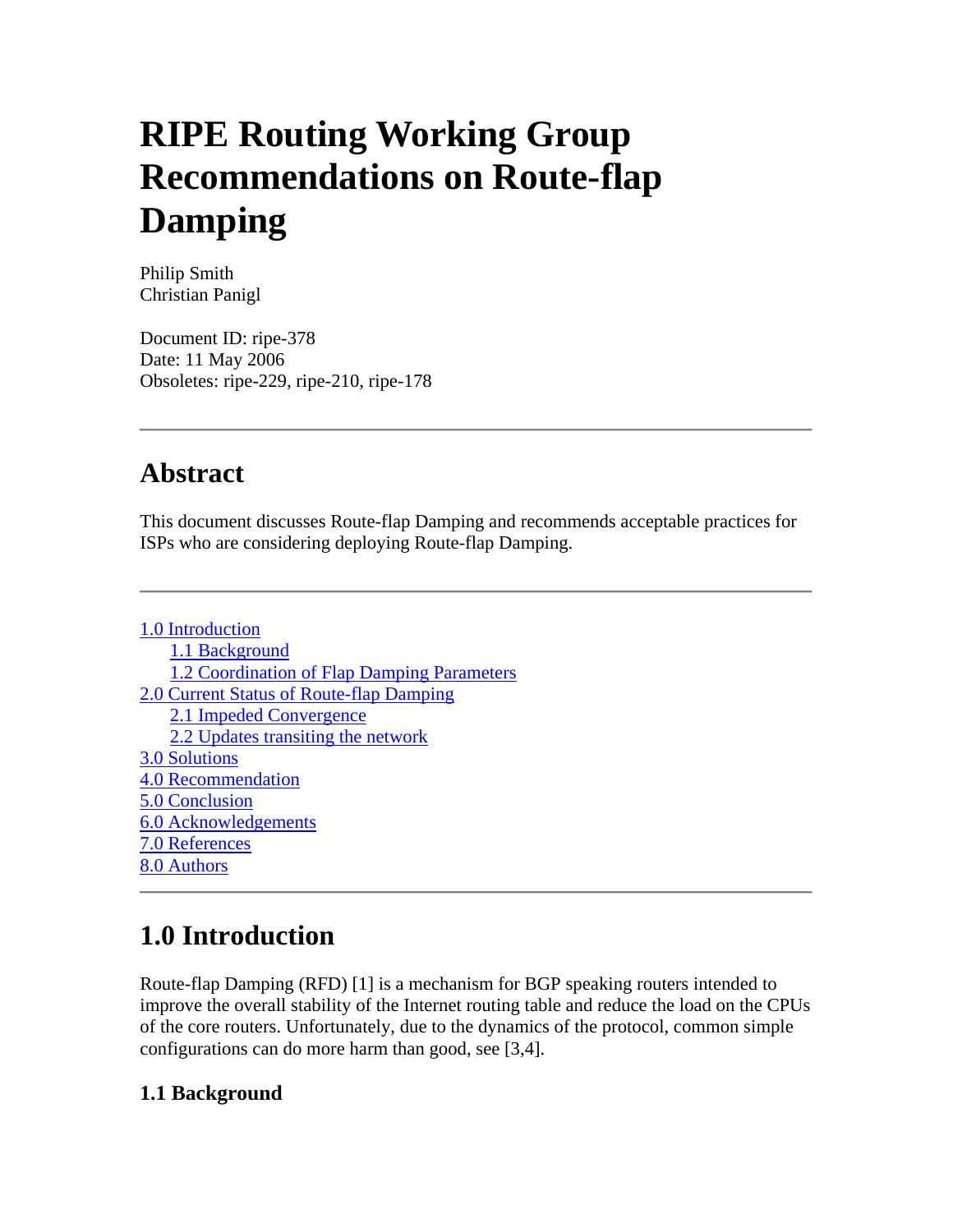In the early 1990s the accelerating growth in the number of prefixes being announced to the Internet (often due to inadequate prefix-aggregation), the denser meshing through multiple inter-provider paths, and increased instabilities started to cause significant impact on the performance and efficiency of the Internet backbone routers. Every time a routing prefix became unreachable because of a single line-flap, the withdrawal was advertised to the whole core Internet and handled by every single router that carried the full Internet routing table.

It was soon realized that the increasing routing churn created significant processing load on routing engines, sometimes sufficiently high load to cause router crashes.

To overcome this situation RFD was developed in 1993 and has since been integrated into most router BGP software implementations. RFD is described in detail in RFC 2439. RFD is now used in many service provider networks in the Internet.

#### **1.2 Coordination of flap damping parameters**

When RFD was first implemented in commercial routers, vendor implementations had different default values and different characteristics. As inconsistency would result in different rates of flap damping, and therefor introduce inconsistent path selection and thus behavior that was very hard to diagnose, the ISP community introduced a consistent set of recommendations for flap damping parameters, so that ISPs deploying RFD would treat flapping prefixes in the same way.

This call for consistency resulted in the RIPE Routing Working Group producing first ripe-178, then ripe-210, and finally the ripe-229 documents [2], following consensus of the Routing Working Group. The parameters documented in ripe-229 were considered, at time of publication in 2001, the best current practice.

### **2.0 Current Status of Route-flap Damping**

Research in the years following the introduction of RFD into BGP implementations, and the publication of the RIPE Routing Working Group recommendations, has demonstrated that there are real and signficant problems with RFD as deployed on the Internet today.

#### **2.1 Impeded Convergence**

Perhaps the best known work highlighting major problems with RFD is that by Zhuoquing Mao and colleagues, presented at Sigcomm in 2002. Following presentations by Randy Bush and colleagues explain the research work more accessibly.

The major issue is that if one path is withdrawn, all BGP speakers will use best path selection to pick the next best path, and advertise this best path to all their neighbours. These neighbours will see a change in path; a change in path is a change in attribute, so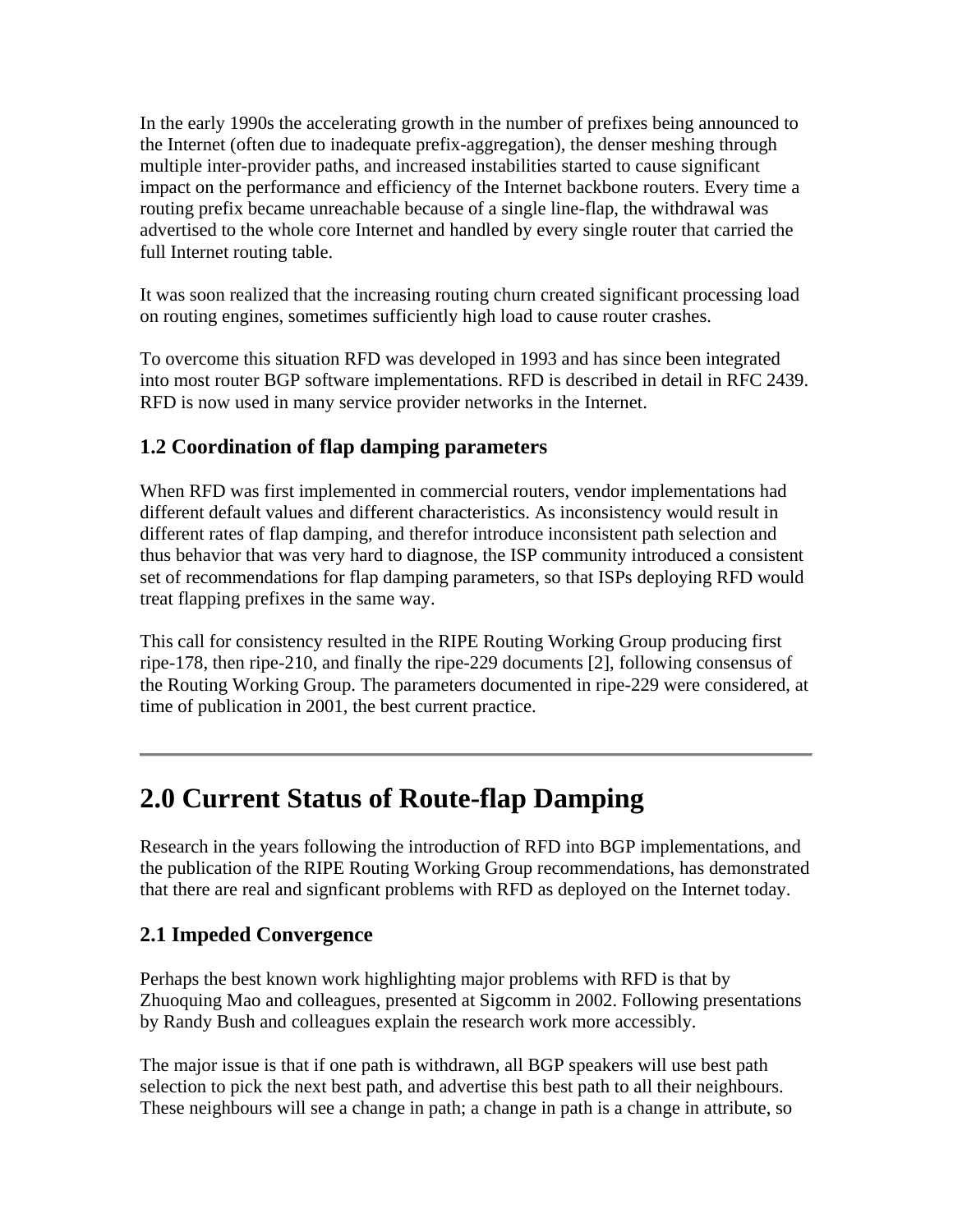the prefix as seen on a neighbouring router will attract a flap penalty - even though that path is perfectly valid and there has been no disappearance of the prefix from the routing table [5].

And this path "hunting" goes on throughout the Internet - a simple prefix withdrawal can result in the appearance of a major flap event a few AS hops away in the Internet, with the result that vendor default and even the RIPE-229 recommended flap damping parameters will mark the prefix to be suppressed. While the operator can see this is an error, the routers are simply reacting to the circumstances presented to them.

#### **2.2 Updates transiting the network**

Problems are not just caused by path "hunting". Each implementation of BGP either has differing values of the Minimum Route Advertisement Interval (MRAI) Timer (the amount of time a router waits before passing on a route update) or does not implement MRAI at all in favour of the vendor's own throttling algorithm.

Some implementations pass on the update without waiting at all, others wait for 30 seconds, etc. These differences mean that update messages transiting different ASNs using different vendor equipment will arrive at the target router at different times. This router will see these different messages, and will consider each one for best path options. This will more than likely result in a different best path offered to its neighbours for each message update arriving.

The result of this is that a simple update message from one ASN would be seen as a multiple route flap event a few ASN hops away - when in fact there was no instability whatsoever. There have been actual measurements where this resulted in a single prefix withdrawal producing 41 BGP events a few hops away!

Not only is the MRAI timer a potential source of problems, but also differences in CPU loadings and CPU speed will result in different update times for prefixes announcements passing from router to router. These differences will also contribute to the effects described above.

### **3.0 Solutions**

Possible solutions to the problems summarised above have been proposed and analysed in the work by Zhouqing Mao and colleagues.

However, despite publication in 2002, there has since then been no desire expressed from the ISP industry for these modifications to be made to the BGP implementations. Nor has there been any activity by the BGP implementors to enhance their flap damping implementations to follow those recommendations.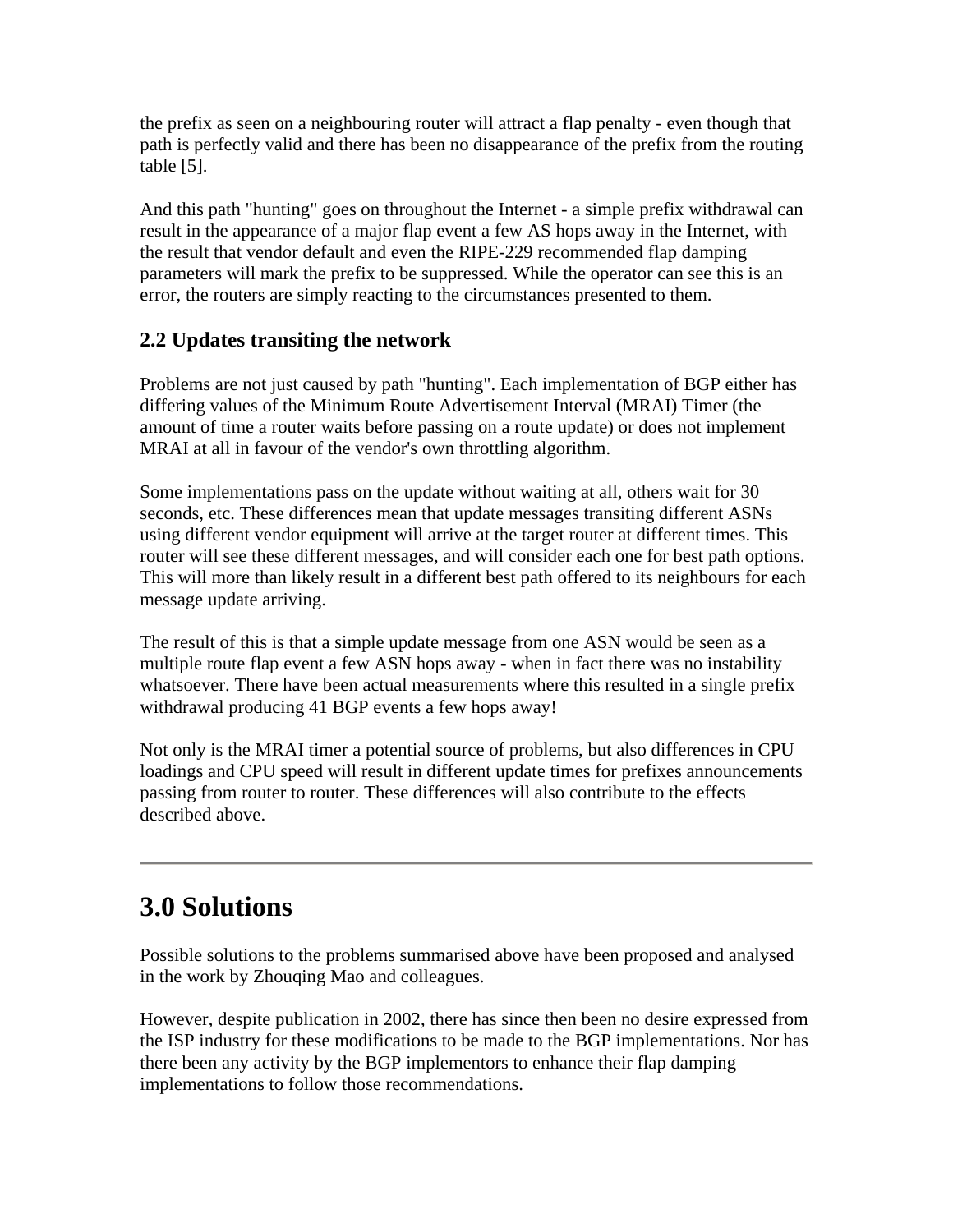As the power of routers has increased, the original needs for BGP Flap Damping is no longer a major concern for operators or router equipment vendors as it was in the mid-1990s when route flapping consumed a signficant percentage of the CPU of early routers. In fact, the negative effects of RFD, as described above, have become the major concern, the cure has become worse than the disease!

### **4.0 Recommendation**

This Routing Working Group document proposes that with the current implementations of BGP flap damping, the application of flap damping in ISP networks is NOT recommended. The recommendations given in ripe-229 and previous documents [2] are considered obsolete henceforth.

If flap damping is implemented, the ISP operating that network will cause side-effects to their customers and the Internet users of their customers' content and services as described in the previous sections. These side-effects would quite likely be worse than the impact caused by simply not running flap damping at all.

### **5.0 Conclusion**

With current vendor implementations, BGP flap damping is harmful to the reachability of prefixes across the Internet. We would like to encourage more work to correct some of the issues highlighted by the work of Mao et al [3], to allow the viewing of prefix flap statistics without applying flap damping, and permit more flexible per eBGP neighbour damping configuration features for network operators.

### **6.0 Acknowledgements**

We would like to acknowledge valuable contributions and feedback from Randy Bush.

## **7.0 References**

[1] Curtis Villamizar, Ravi Chandra, Ramesh Govindan RFC2439: BGP Route-flap Damping (Proposed Standard) <ftp://ftp.ietf.org/rfc/rfc2439.txt>